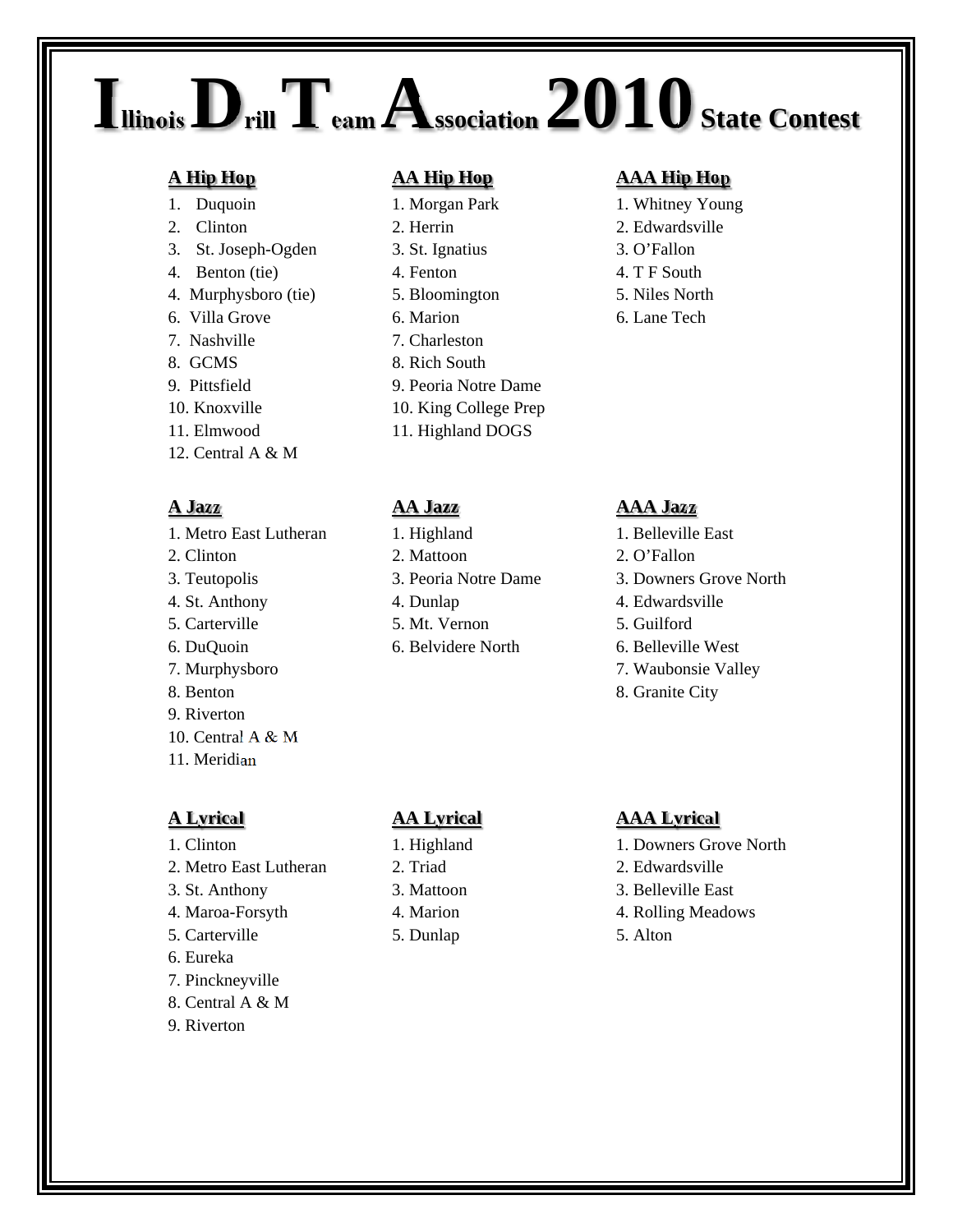- 1. Metro East Lutheran 1. Highland 1. O'Fallon 2. Nashville 2. Triad 2. Collinsville 3. Althoff Catholic 3. Morgan Park 3. Hononegah
- 
- 
- 
- 
- 
- 

- 1. Althoff Catholic 1. Mascoutah 1. Hinsdale South
- 
- 
- 4. Pittsfield
- 
- 
- 
- 8. Quincy Notre Dame (tie) **AA Steppers** 1. St Charles East
- 8. Unity (tie) 1. Oswego
- 9. Elmwood 10. Meridian
- 11. GCMS

2. Pinckneyville 2. Triad 2. Collinsville 4. Nashville 4. Washington 4. Hononegah 5. Wesclin 5. Hinsdale South 6. Fieldcrest 6. Lane Tech 7. Johnston City

1. Massac County 1. Marion 1. St. Charles East 2. Johnston City 2. Effingham 2. Lake Zurich

2. Westmont 2. Effingham 2. Round Lake

4. Wesclin 4. Mascoutah 4. Guilford

## 5. Stark County **A Musical Theatre**

6. Villa Grove 1. Galva

- 
- 

- 
- 3. Waterloo 3. Lake Zurich
- 
- 

## **A Pom/Dance AA Pom/Dance AAA Pom/Dance**

- 5. Murphysboro 5. Herrin 5. Waubonsie Valley
- 6. Knoxville 6. Mt. Vernon 6. Rolling Meadows
- 7. Unity 7. Granite City
- 8. Johnston City 8. Niles North
- 9. Dupo 9. T F South

## **A Pom AA Pom AAA Pom**

- 
- 2. Fieldcrest 2. Centralia 2. Plainfield Central
- 3. Tuscola 3. Quincy

## 7. Pinckneyville **AAA Color Guard**

## **A Kick AA Kick AAA Kick**

- 1. Morrison 1. Marion 1. Marion 1. Plainfield Central
	-
- 3. Althoff Catholic 3. Charleston 3. Downers Grove North
	-
	-
	-

## **A Lyrical Flag AA Lyrical Flag AAA Lyrical Flag**

- 
- 
- 3. Jacksonville 3. Hononegah

- 1. Frankfort 1. Herrin 1. St. Charles East
	-
	-
	- 4. Grant 4. T F South
	- 5. Marion 5. Hononegah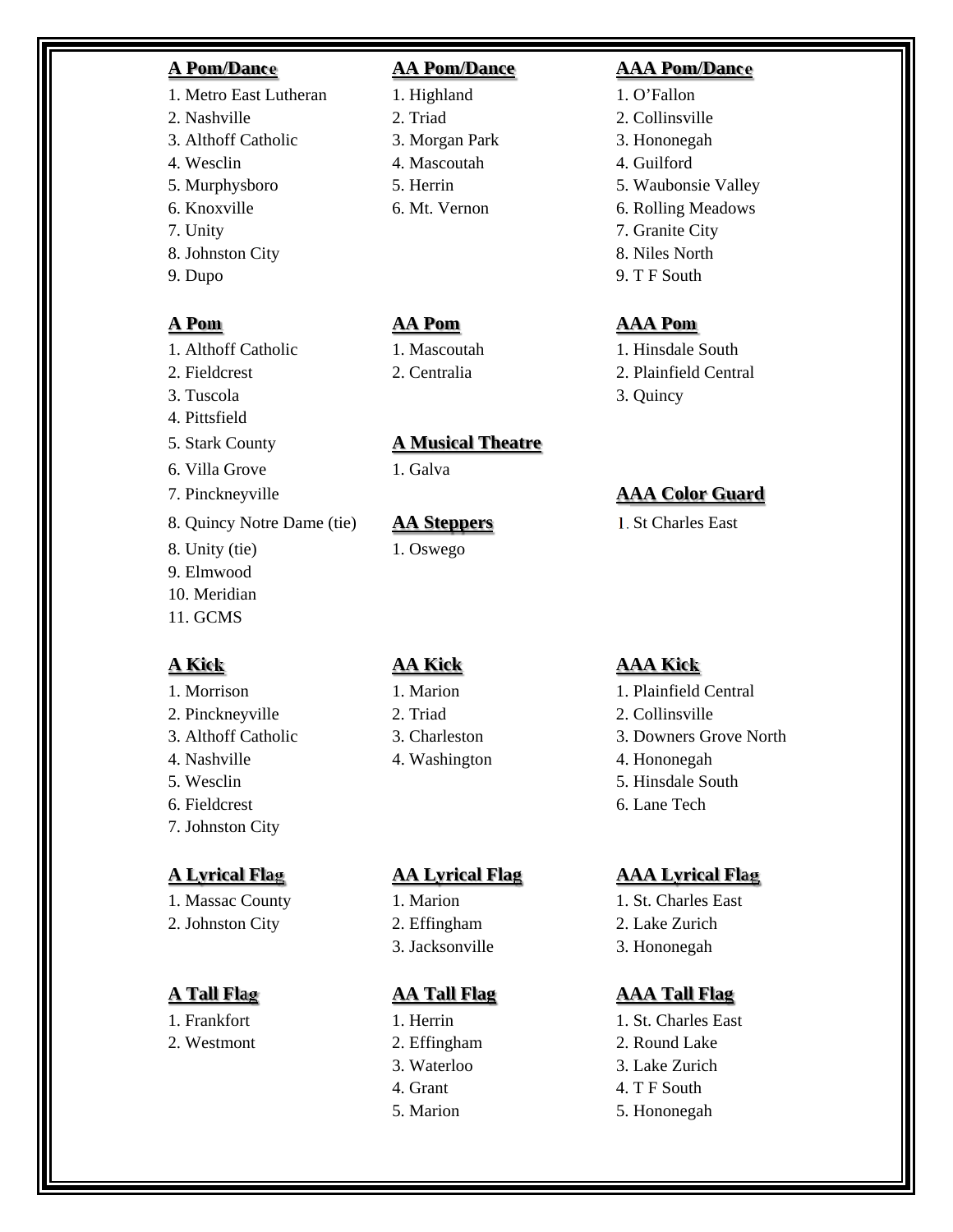## **IllinoisDrillTeam Association 2011 State Contest**

- 
- 
- 
- 
- 4. Elmwood 5. Bloomington 5. Niles North
- 
- 7. Knoxville 7. Rich South 7. Lane Tech
- 
- 
- 
- 11. GCMS
- 12. Casey-Westfield
- 13. Pittsfield

2. Murphysboro 2. Triad 1. O'Fallon (tie) 3. Benton 3. Marion 2. Pekin 4. St. Anthony 4. Mattoon 3. Edwardsville 5. Clinton 5. Peoria Notre Dame 4. Downers Grove North 6. DuQuoin 6. Mt. Vernon 6. Quincy 7. Nashville 7. Washington 7. Waubonsie Valley 8. Eureka 18. Dunlap 18. Guilford 9. Maroa-Forsyth 9. Granite City 10. Teutopolis 11. Casey-Westfield 12. Lawrenceville

- 1. Metro East Lutheran 1. Highland 1. Belleville East
- 2. Cambridge-Ridgewood 2. Mattoon 2. Pekin
- 3.St. Anthony 3. Edwardsville
- 
- 
- 6.Pinckneyville
- 7. Eureka

- 1. Duquoin 1. Morgan Park 1. Whitney Young 2. Benton 2. Herrin 2. O'Fallon 3. St. Joseph-Ogden 3. Fenton 3. Belleville East 4. Villa Grove 4. King College Prep 4. Edwardsville
	-
	-
	-
	-
- 9. Dupo 9. Highland DOGS 9. Marist
	-

- 1. Metro East Lutheran 1. Highland 1. Belleville East (tie)
	-

## **A Hip Hop AA Hip Hop AAA Hip Hop**

- 
- 
- 
- 
- 
- 6. Clinton 6. St. Ignatius 6. Waubonsie Valley
	-
- 8. Westmont 8. Charleston 8. Waubonsie Valley Xplosion
	-
- 10. Riverton 10. Pontiac 10. T F South

## **A Jazz AA Jazz AAA Jazz**

- 
- 
- 
- 
- 
- 
- 
- 
- 

## **A Lyrical AA Lyrical AAA Lyrical**

- 
- 
- 
- 4. Clinton 4. Clinton 4. Rolling Meadows
- 5. Maroa-Forsyth 5. Downers Grove North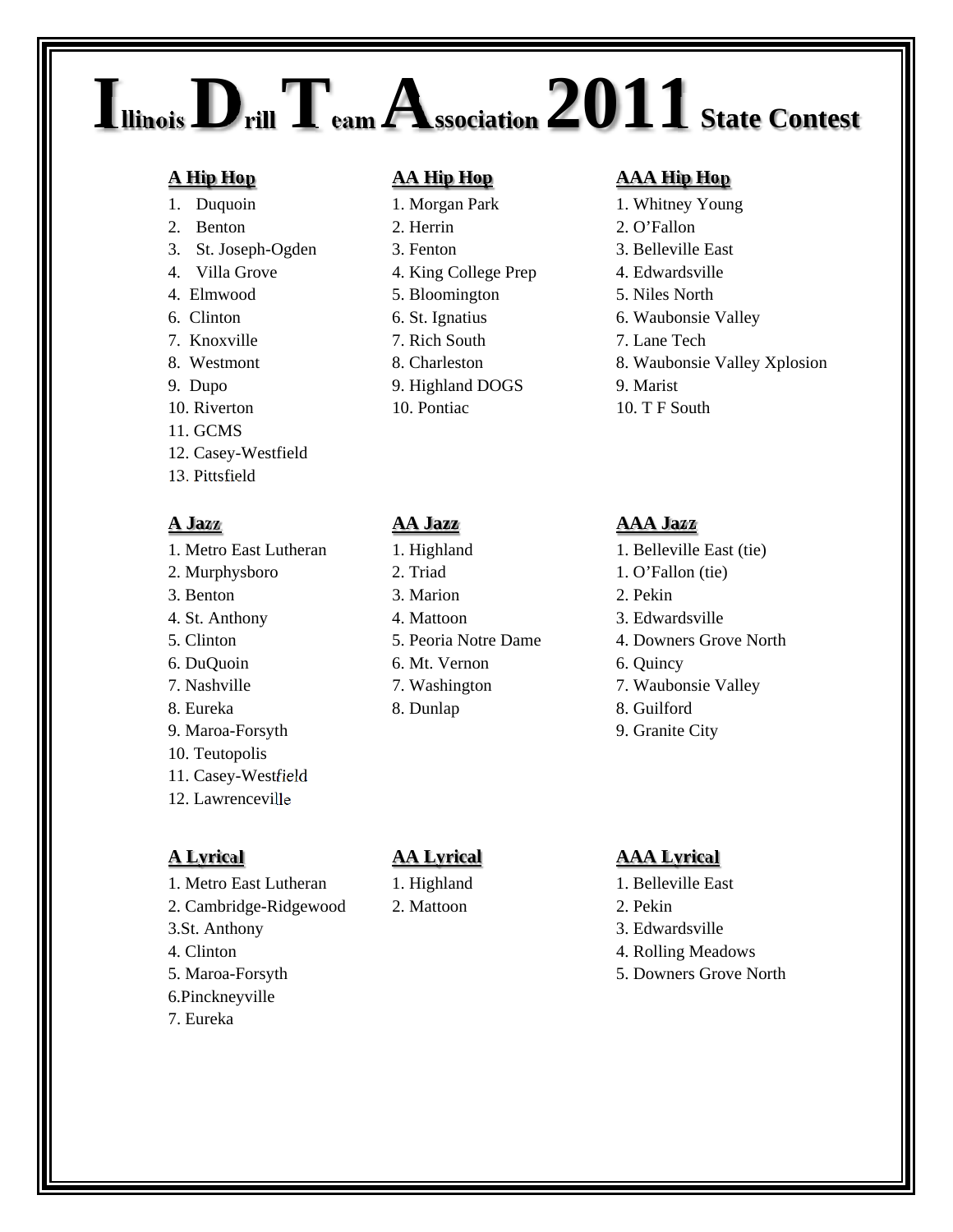1. Murphysboro 1. Highland 1. Collinsville 2. Metro East Lutheran 2. Triad 2. O'Fallon 3. DuQuoin 3. Herrin 3. Maine East 4. Nashville 4. Morgan Park 4. Buffalo Grove 5. Althoff Catholic 5. Mascoutah 5. Waubonsie Valley 6. Knoxville 6. St Viator 6. Bolingbrook 7. Central 7. Glenwood 8. Wesclin 8. Fenton 9. Unity 9. Mt Vernon 10. Dupo 11. Mt Assisi 12. Johnston City

- 1. Fieldcrest 1. Mascoutah 1. Hinsdale South 2. Quincy Notre Dame 2. Centralia 2. Quincy 3. Pittsfield 3. Plainfield Central 4. Elmwood 4. Granite City 5. Tuscola 6. Stark County **AAA Steppers** 7. Althoff Catholic 1. Wheeling **AAA Short Flag** 8. Villa Grove 2. Waubonsie Valley 1. Round Lake
- 9. Pinckneyville 3. Oswego
- 
- 

- 1. Morrison 1. Triad 1. Collinsville 2. Althoff Catholic (tie) 2. Marion 2. Hinsdale South
- 
- 
- 
- 6. Meridian 7. Marist
- 7. Johnston City

2. Massac County 2. Marion 2. Lake Zurich

- 1. Westmont Flags 1. Marion Flags 1. Lake Zurich
- 2. Frankfort Flags 2. Herrin Flags 2. Round Lake

- 
- 
- 
- 
- 

- 
- 
- 
- 10. Galva 4. Hinsdale South
- 11. Unity 5. Downers Grove North

- 
- 

## **A Pom/Dance AA Pom/Dance AAA Pom/Dance**

- 
- 
- 
- 
- 
- 

## **A Pom AA Pom AAA Pom**

- 
- 
- 
- 

## **A Kick AA Kick AAA Kick**

- 
- 
- 2. Pinckneyville (tie) 3. Charleston 3. Downers Grove North
- 3. Nashville 4. Mt Vernon 4. Hononegah
- 4. Staunton 5. Buffalo Grove
- 5. Wesclin 6. Lane Tech
	-

## **A Lyrical Flag AA Lyrical Flag AAA Lyrical Flag**

1. Carterville 1. Effingham 1. St. Charles East

- 3. Effingham Flags 3. St Charles East
	- - 4. T F South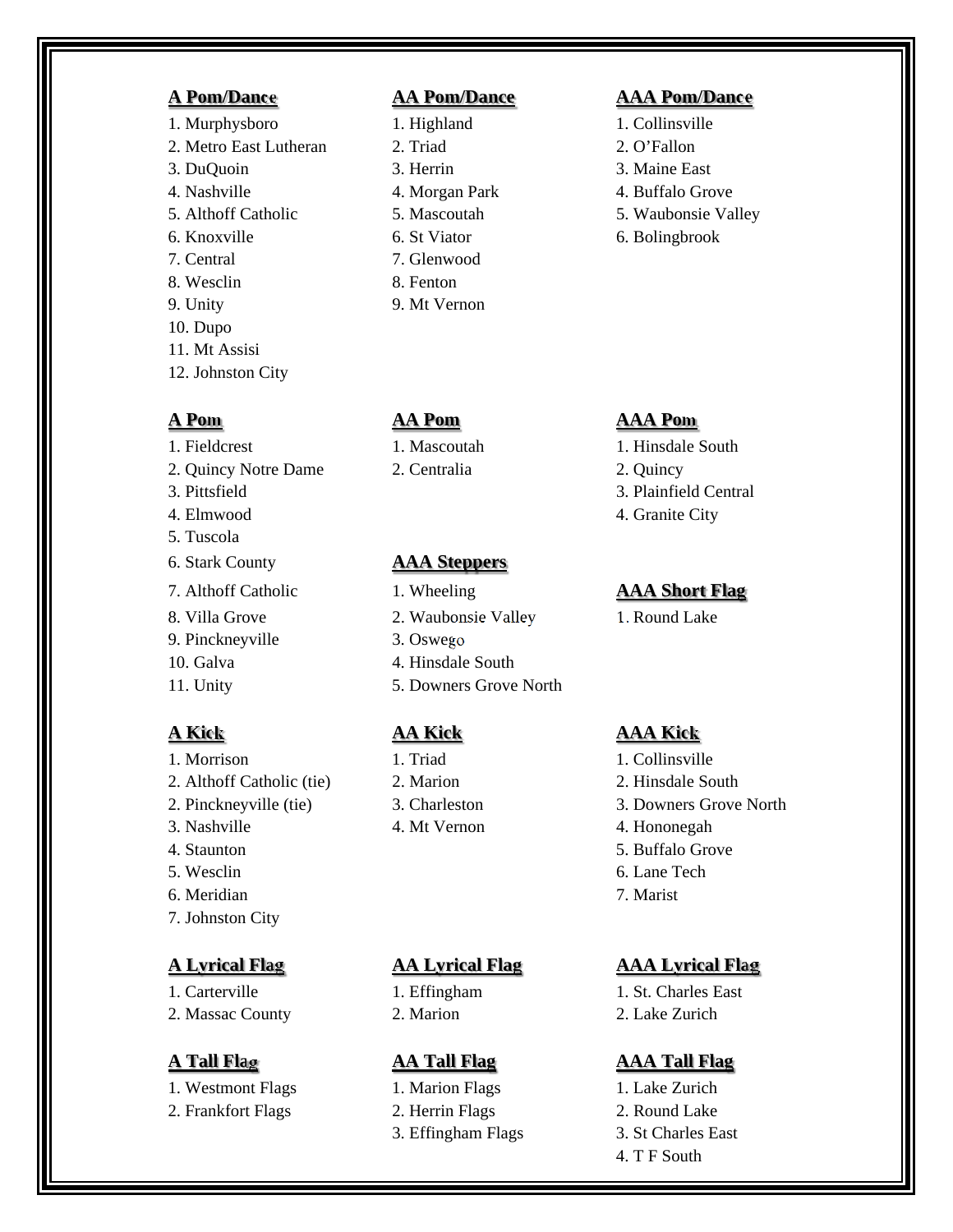## **IllinoisDrillTeam Association 2012 State Contest**

- 
- 
- 
- 
- 5. St. Joseph-Ogden 5. St. Ignatius 5. Granite City
- 

- 
- 2. Duquoin 2. Herrin 2. O'Fallon
	-
	-
	-
- 6. Carrier Mills 6. Charleston 6. Eisenhower

## **A Hip Hop AA Hip Hop AAA Hip Hop**

- 1. Villa Grove 1. Fenton 1. Whitney Young
	-
- 3. Benton 3. Morgan Park 3. Belleville East
- 4. Dupo 4. St. Viator 4. Rolling Meadows
	-
	-
	- 7. Marist
	- 8. Edwardsville
	- 9. Wheeling
	- 10. Lane Tech
	- 11. Hononegah
	- 12. Bolingbrook
	- 13. Waubonsie Valley
	- 14. T F South

- 1. Metro East Lutheran 1. Highland 1. Belleville East
- 
- 3. Murphysboro 3. Herrin 3. O'Fallon
- 4. Clinton 4. Mattoon 4. Pekin
- 5. Casey-Westfield 5. Washington 5. Edwardsville
- 
- 7. DuQuoin 7. Dunlap
- 8. Teutopolis
- 9. Lawrenceville

- 1. Metro East Lutheran 1. Highland 1. Belleville East
- 2. St. Anthony 2. Mattoon 2. O'Fallon
- 3. Cambridge-Ridgeway 3. Marion 3. Downers Grove North
- 4. Maroa-Forsyth 4. Edwardsville
- 5. Clinton 5. Pekin
- 6. Casey-Westfield 6. Rolling Meadows
- 7. Pinckneyville
- 8. Eureka
- 9. Dieterich

- 
- 
- 
- 
- 
- 6. Eureka 6. Belvidere 6. Guilford

- 
- 
- 

## **A Jazz AA Jazz AAA Jazz**

- 
- 2. St. Anthony 2. Marion 2. Downers Grove North
	-
	-
	-
	-

## **A Lyrical AA Lyrical AAA Lyrical**

- 
- 
- 
- 
- 
- 
- 
- 
-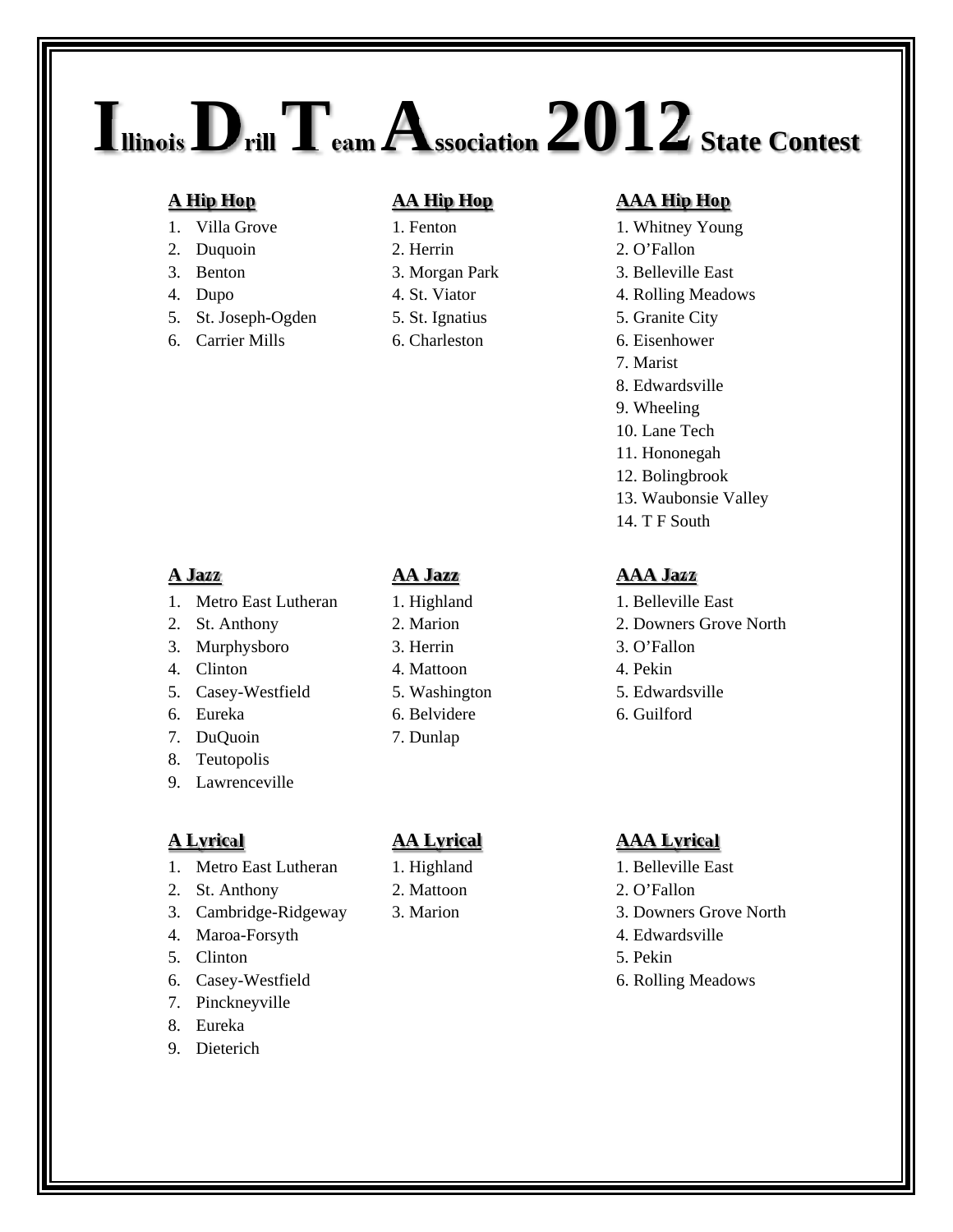- 
- 2. Murphysboro 2. Fenton 2. Marist
- 3. Metro East Lutheran 3. Mascoutah 3. Maine East
- 4. Benton 4. St. Viator 4. Morton
- 5. Althoff Catholic 5. Morgan Park 5. Granite City
- 
- 
- 8. Elmwood
- 9. Nashville
- 10. Dieterich
- 11. Mt. Assisi
- 12. Maroa-Forsyth

- 1. Quincy Notre Dame 1. Herrin 1. Hinsdale South
- 2. Althoff Catholic 2. Charleston
- 3. Fieldcrest
- 4. Pittsfield
- 
- 6. Elmwood 1. Wheeling 1. Round Lake
- 7. Pinckneyville (tie) 2. Waubonsie Valley
- 7. Tuscola (tie) 3. Downers Grove North
- 8. Gardner So. Wilmington 4. West Chicago
- 9. North Fulton

- 
- 
- 
- 
- 5. Bismarck Henning 5. Lane Tech
- 6. Wesclin
- 7. Johnston City
- 8. Althoff Catholic
- 9. St. Joseph-Ogden

- 
- 

- 
- 
- 
- 
- 
- 
- 7. Central 7. Chatham-Glenwood

## **A Pom/Dance AA Pom/Dance AAA Pom/Dance**

- 1. Knoxville 1. Highland 1. Rolling Meadows
	-
	-
	-
	-
- 6. Carterville 6. Springfield 6. Buffalo Grove

## **A Pom AA Pom AAA Pom**

## 5. Wesclin **AAA Steppers AAA Tall Flag Show**

- 
- 
- 
- 

## **A Kick AA Kick AAA Kick**

- 1. Fieldcrest 1. Marion 1. Marion 1. Hinsdale South
- 2. Morrison 2. Mascoutah 2. Downers Grove North
- 3. Nashville 3. Charleston 3. Buffalo Grove
	-
	-

- 
- 

## **AAA Colorguard AA Lyrical Flag AAA Lyrical Flag**

- 1. South Elgin 1. Marion 1. St. Charles East
	- 2. Effingham 2. Lake Zurich

- 1. Westmont 1. Marion 1. Marion 1. Lake Zurich
- 2. Johnston City 2. Herrin 2. Naperville North
	- 3. Effingham 3. St. Charles East

- 
- 
- 
- 

- 
- 
- 4. Pinckneyville 4. Mattoon 4. Hononegah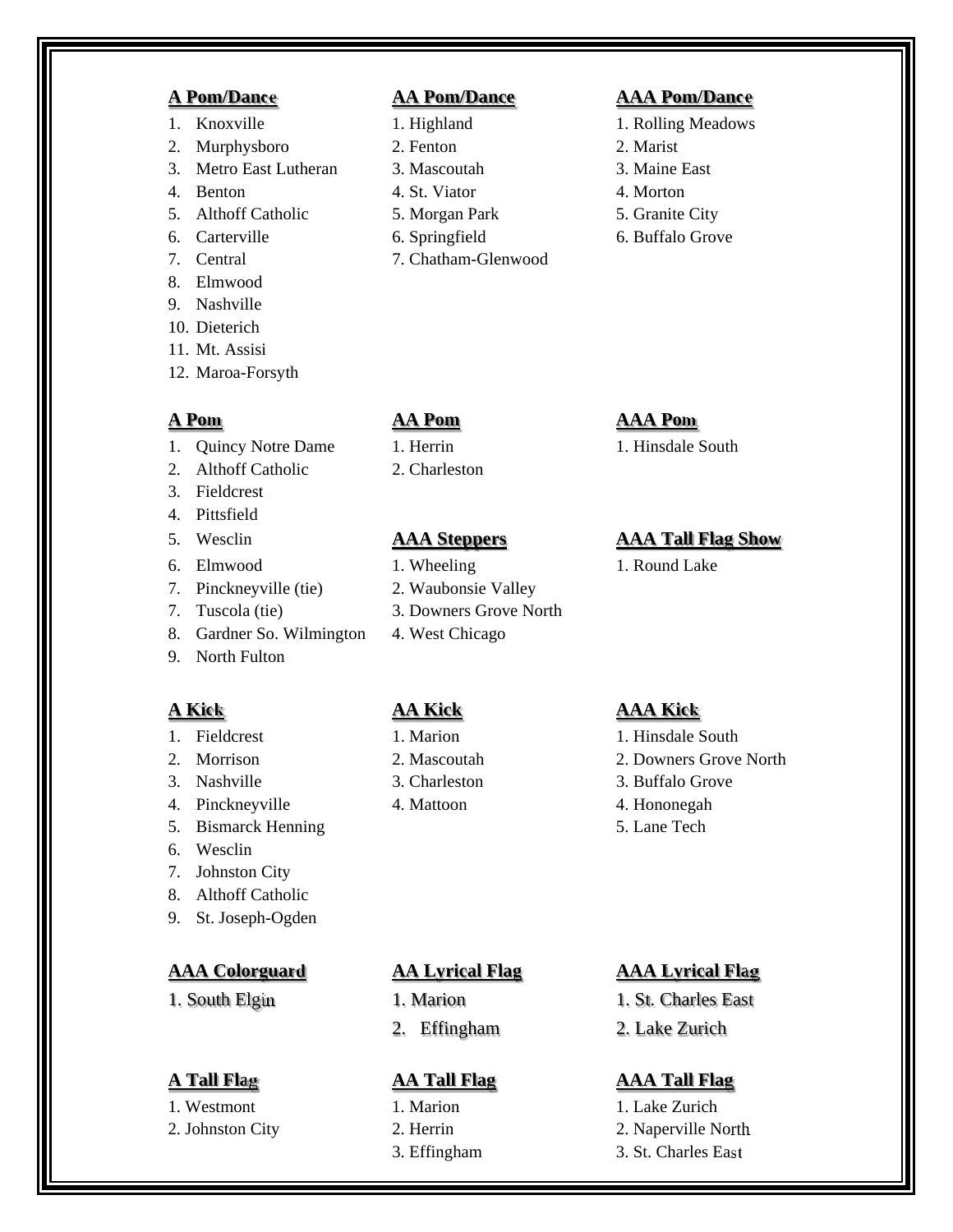# **IllinoisDrillTeam Association 2013 State Contest**

- 
- 2. Villa Grove 2. Highland DOGS 2. O'Fallon
- 3. Metro East Lutheran 3. Herrin
- 4. DuQuoin 4. St. Ignatius
- 4. St. Joseph-Ogden 5. King College Prep
- 6. Carrier Mills 6. Charleston

- 1. Metro East Lutheran 1. Highland 1. Belleville East
- 
- 
- 
- 
- 
- 7. Eureka
- 8. Nashville
- 9. Maroa-Forsyth
- 10. Clinton

- 1. Metro East Lutheran 1. Highland 1. Edwardsville
- 
- 3. Casey-Westfield 3. St. Viator 3. O'Fallon
- 
- 5. Maroa-Forsyth 5. Dunlap
- 6. Eureka

- 
- 2. Murphysboro 2. Northside College Prep 2. Quincy
- 3. DuQuoin 3. Fenton 3. Marist
- 
- 
- 
- 

- 
- 
- 
- 
- 
- 
- 7. Bloomington
- 8. Chatham-Glenwood

- 
- 
- 
- 5. Murphysboro 5. Peoria Notre Dame 5. Quincy
- 6. Casey-Westfield 6. Champaign Centennial

## **A Hip Hop AA Hip Hop AAA Hip Hop**

1. Benton 1. Fenton 1. Edwardsville

## **A Jazz AA Jazz AAA Jazz**

- 
- 
- 3. St. Anthony 3. Herrin 3. Edwardsville
- 4. Pinckneyville 4. Mattoon 4. Mononegah
	-

## **A Lyrical AA Lyrical AAA Lyrical**

- 
- 2. St. Anthony 2. Marion 2. Belleville East
	-
- 4. Clinton 4. Mattoon 4. Rolling Meadows

## **A Pom/Dance AA Pom/Dance AAA Pom/Dance**

- 1. Knoxville 1. Highland 1. Rolling Meadows
	-
	-
- 4. Nashville 4. Mascoutah 4. Maine East
- 5. Elmwood 5. St. Viator 5. Rockford East
- 6. Clinton 6. Chatham-Glenwood 6. Granite City
- 7. Althoff 7. Springfield
- 2. Benton 2. Marion 2. Marion 2. O'Fallon
	- -
	- -
		- -
		-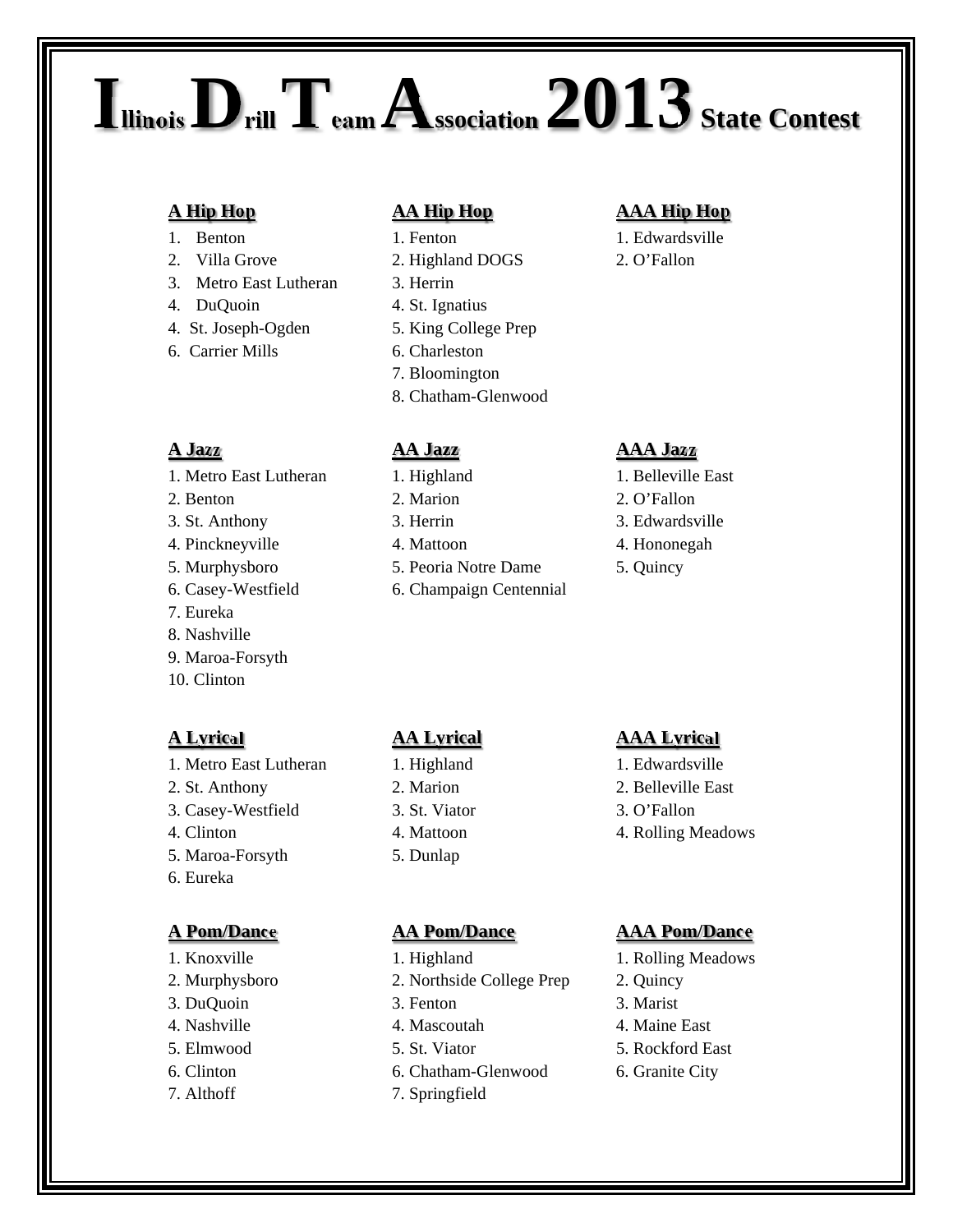- 1. Quincy Notre Dame 1. Herrin 1. Hinsdale South
- 2. Althoff
- 
- 
- 
- 
- 7. Fieldcrest
- 8. North Fulton

- 
- 2. Pinckneyville 2. Mascoutah 2. Maine East
- 3. Fieldcrest
- 4. Wesclin
- 5. Nashville

1. Johnston City 1. Marion 1. Lake Zurich

- 
- 

## **AAA Tall Flag Show**

1. Naperville North

- 4. Pittsfield 1. Wheaton North 1. Glenbard West
- 5. Wesclin 2. Waubonsie Valley 2. Lake Zurich
- 6. Elmwood 3. Downers Grove North

## **A Pom AA Pom AAA Pom**

## 3. Tuscola **AAA Steppers AAA Color Guard**

- 
- 

## **A Kick AA Kick AAA Kick**

1. Morrison 1. Marion 1. Marion 1. Hinsdale South

## **A Lyrical Flag AA Lyrical Flag AAA Lyrical Flag**

1. Johnston City 1. Marion 1. St. Charles East 2. T F South

- 2. Westmont 2. Herrin 2. St Charles East
- 3. West Frankfort 3. T F South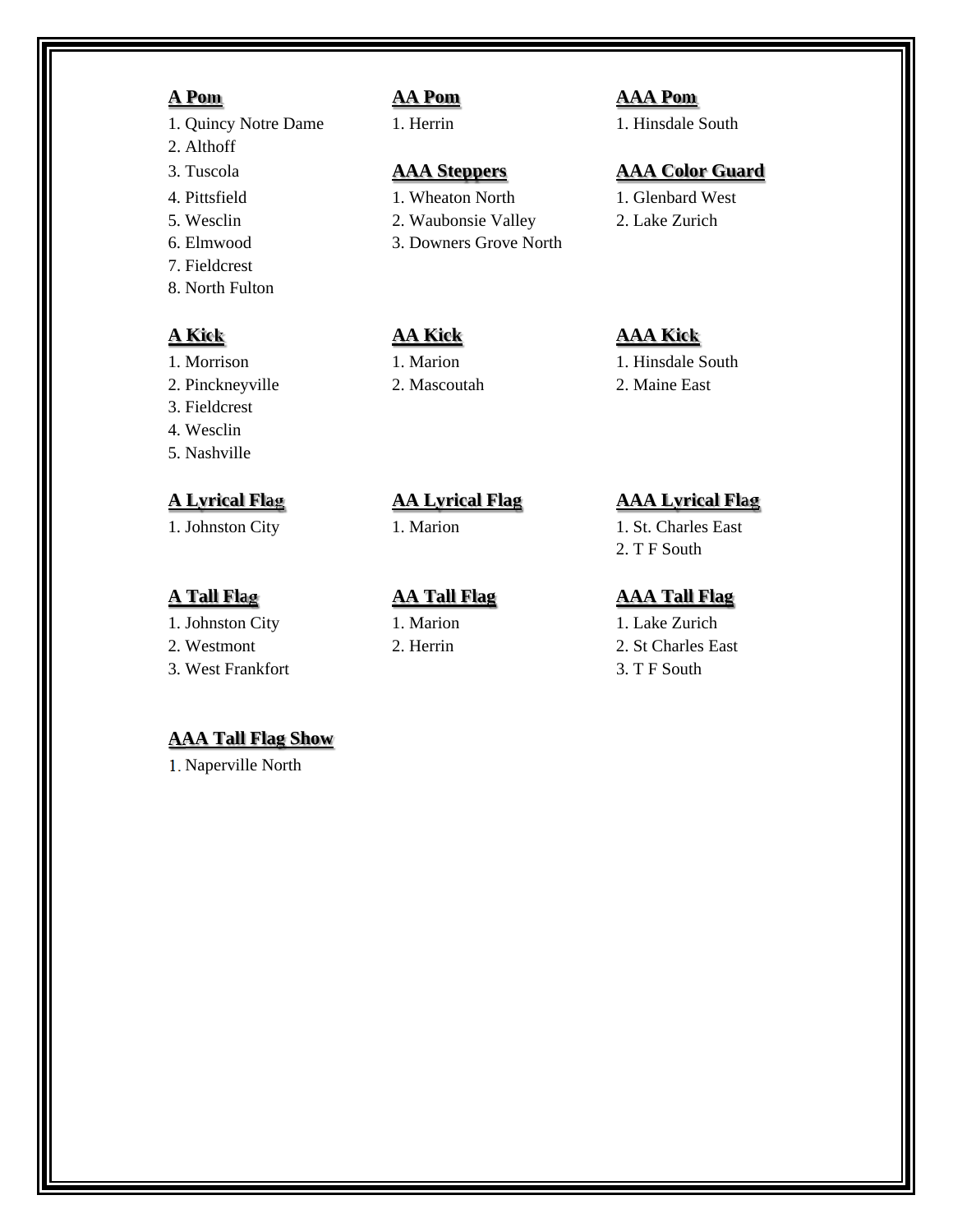## **IllinoisDrillTeam Association 2014 State Contest**

- 
- 2. Unity 2. Herrin
- 3. Johnston City 3. Bloomington
- 4. St. Joseph-Ogden 4. Highland Dogs
- 5. Casey-Westfield 5. Rich South

- 1. Pickneyville 1. Highland 1. Edwardsville
- 2. Casey-Westfield 2. Marion 2. Belleville East
- 3. Teutopolis 3. Benton
- 4. Nashville 4. Mattoon
- 
- 6. Cambridge Mystic Fire 6. Dunlap
- 

- 1. Cambridge Mystic Fire 1. Highland 1. Edwardsville
- 2. Metro East Lutheran 2. Marion 2. Belleville East
- 

- 1. Nashville 1. Highland 1. Quincy
- 2. Knoxville 2. Mascoutah 2. Marist
- 
- 
- 

- 
- 
- 
- 
- 

- 
- 
- 
- 
- 5. Knoxville 5. Washington
	-
- 7. Chester 7. Mascoutah
	- 8. Clinton

- 
- 
- 3. Eureka 3. Mattoon
	- 4. Dunlap
	- 5. Clinton
	- 6. Washington
	- 7. Champaign Centennial

- 
- 
- 3. Althoff 3. Murphysboro 3. Hononegah
- 4. Elmwood 4. Chatham-Glenwood
- 5. Johnston City 5. Northside College Prep
	- 6. Herrin
	- 7. Clinton

## **A Hip Hop AA Hip Hop AAA Hip Hop**

1. Villa Grove 1. Benton 1. Benton 1. Edwardsville

## **A Jazz AA Jazz AAA Jazz**

- 
- 

## **A Lyrical AA Lyrical AAA Lyrical**

- 
- 

## **A Pom/Dance AA Pom/Dance AAA Pom/Dance**

- 
- 
-